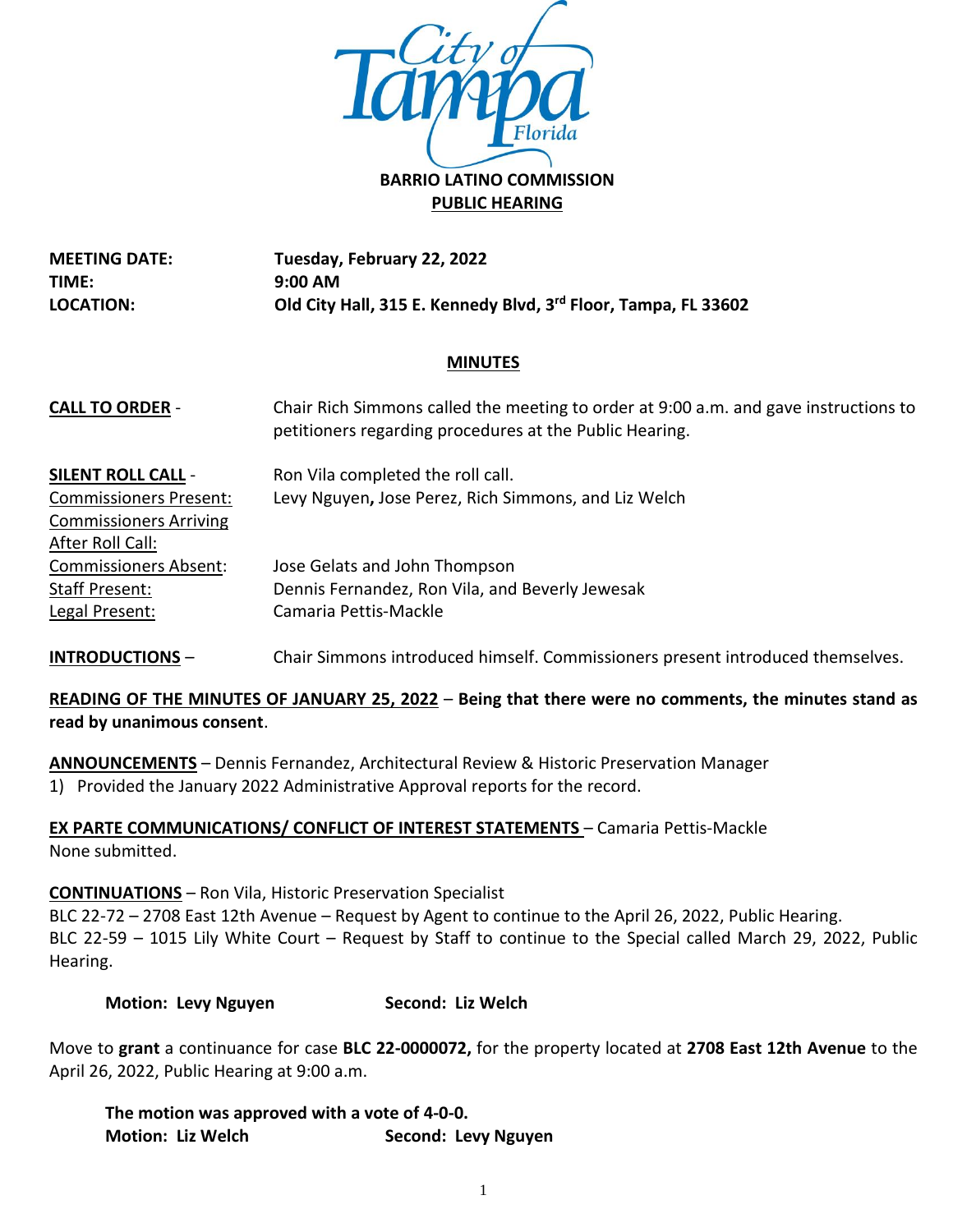Move to **grant** a continuance for case **BLC 22-0000059,** for the property located at **1015 Lily White Court** to the Special called March 29, 2022, Public Hearing at 9:00 a.m.

## **The motion was approved with a vote of 4-0-0.**

**SWEAR-IN** – Beverly Jewesak swore in all owners, applicants, staff, interested parties, and witnesses in chambers at 315 E. Kennedy Blvd., Tampa, FL 33602.

## **ITEMS TO BE REVIEWED:**

| <b>BLC 21-149</b> | OWNER:    | Joseph Ferrano                                                                   |                   |
|-------------------|-----------|----------------------------------------------------------------------------------|-------------------|
|                   | AGENT:    | Frank Bragano                                                                    |                   |
|                   | DISTRICT: | <b>Ybor City</b>                                                                 |                   |
|                   | LOCATION: | 1919 E. 5th Avenue                                                               |                   |
|                   | REQUEST:  | <b>Certificate of Appropriateness - New Construction: Primary Structure with</b> |                   |
|                   |           |                                                                                  | Attached Garage;  |
|                   |           |                                                                                  | Site Improvements |

PURPOSE: Residential

Public Comment: No one came forward.

## **Motion: Levy Nguyen Second: Liz Welch**

Move to grant a Certificate of Appropriateness for the drawings and documents presented at this Public Hearing in **BLC 21-149** for the property located at **1919 E. 5th Avenue**, with the following conditions **to be approved by staff**:

- Setbacks for house to match neighboring properties;
- $\bullet$  Final finished 1<sup>st</sup> floor elevation to match the neighboring properties;
- Lower angle of shed roof from  $2^{nd}$  to  $3^{rd}$  story;
- making 3 rd floor windows look more like loft style;
- align insets at the garage;
- bring  $3^{rd}$  story out to align with garage insets;
- exterior lighting;
- window trims, door trims, colors, and all finishes to include garage;

because, based upon the finding of fact, the proposed project is consistent with the "Ybor City Design Guidelines" of the City of Tampa, for the following reasons: it conforms with the height and width of the neighborhood and the similarity of details and forms in the craftsman style for Ybor City.

## **The motion was approved with a vote of 4-0-0.**

| <b>BLC 22-39</b> | OWNER:    | Jaywen Properties, LLC                                                |
|------------------|-----------|-----------------------------------------------------------------------|
|                  | AGENT:    | Elliott Acosta, Jr.                                                   |
|                  | DISTRICT: | Ybor City                                                             |
|                  | LOCATION: | 2022 E. Columbus Drive                                                |
|                  | REQUEST:  | Certificate of Appropriateness - New Construction: Primary Structure, |
|                  |           | Site Improvements                                                     |
|                  | PURPOSE:  | Residential                                                           |

Public Comment: No one came forward.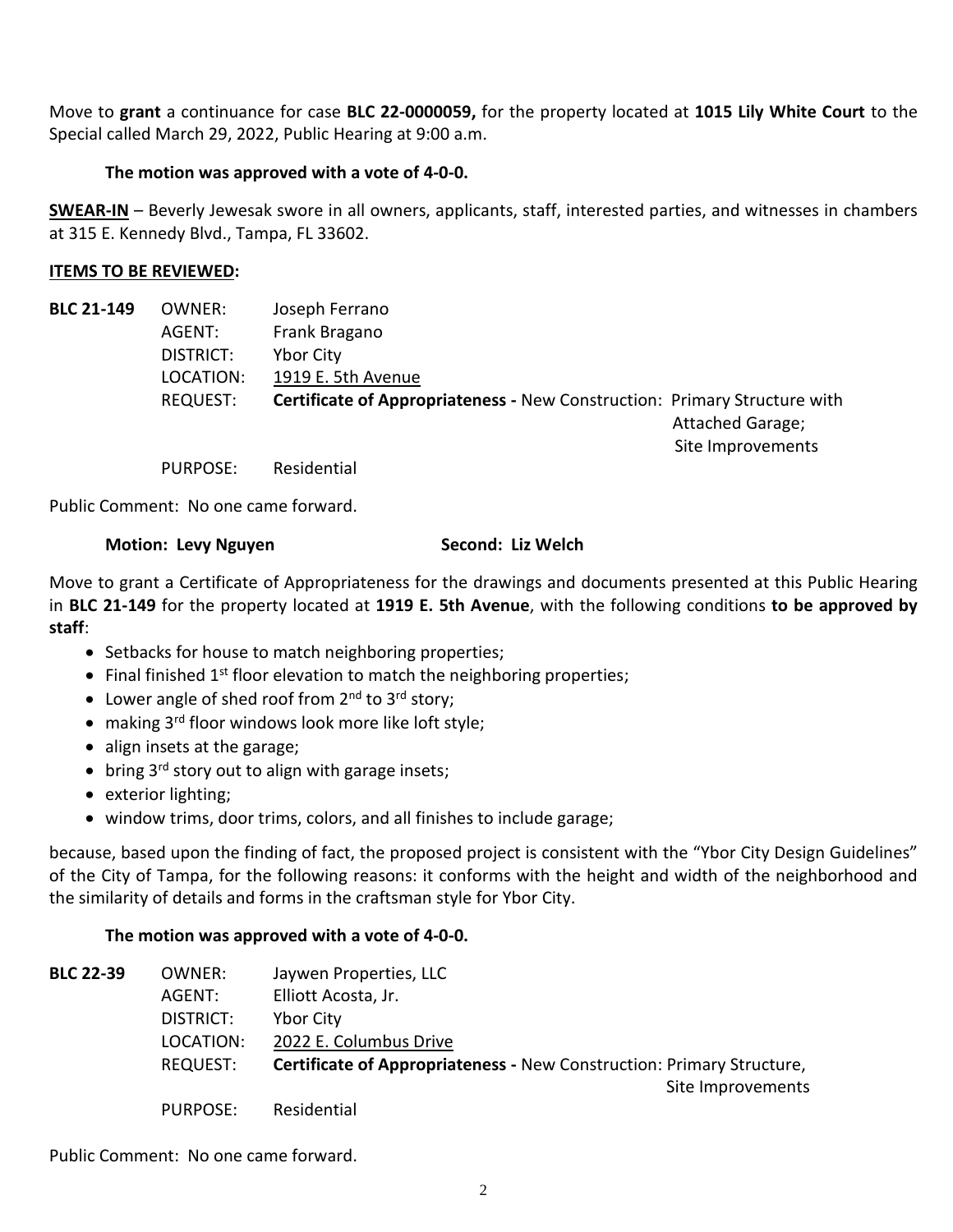### **Motion: Levy Nguyen Second: Liz Welch**

Move to grant a Certificate of Appropriateness for the drawings and documents presented at this Public Hearing in **BLC 22-39** for the property located at **2022 E. Columbus Drive**, with the following conditions **to be approved by staff**:

- Finalize front & rear gable designs;
- Remove stucco brick pattern, use smooth stucco finish;
- Window material and trim details;
- Simplify the rear column;
- Finalize color palette;
- Use half rounds for gutters;

This approval is conditioned on the Design Exception for the front yard setback being approved.

because, based upon the finding of fact, the proposed project is consistent with the "Ybor City Design Guidelines" of the City of Tampa, for the following reasons: fits the design criteria for new construction in terms of height and width, setbacks, spacing, alignment, similarity in details; and building forms and materials for the surrounding area.

## **The motion was approved with a vote of 4-0-0.**

| <b>BLC 22-61</b> | OWNER:    | Jaywen Properties, LLC                                                       |
|------------------|-----------|------------------------------------------------------------------------------|
|                  | AGENT:    | Elliott Acosta, Jr.                                                          |
|                  | DISTRICT: | <b>Ybor City</b>                                                             |
|                  | LOCATION: | 2024 E. Columbus Drive                                                       |
|                  | REQUEST:  | <b>Certificate of Appropriateness - New Construction: Primary Structure;</b> |
|                  |           | Site Improvements                                                            |
|                  | PURPOSE:  | Residential                                                                  |

Public Comment: No one came forward.

## **Motion: Levy Nguyen Second: Liz Welch**

Move to grant a Certificate of Appropriateness for the drawings and documents presented at this Public Hearing in **BLC 22-61** for the property located at **2024 E. Columbus Drive**, with the following conditions **to be approved by staff**:

- Remove stucco brick pattern, use smooth stucco finish;
- Finalize color palette;
- Simplify rear column;
- Mirror the plan, along north/south axis, update the site plan accordingly;
- Resolve zoning conflicts with YC-2 & RS-50 classifications and follow those setbacks for the lot/project;
- Window material and trim details;
- Use half round gutters;

This approval is conditioned on the Design Exception for the front yard setback being approved.

because, based upon the finding of fact, the proposed project is consistent with the "Ybor City Design Guidelines" of the City of Tampa, for the following reasons: fits the design criteria for new construction in terms of height and width, setbacks, spacing, alignment, similarity in details; and building forms and materials for the surrounding area.